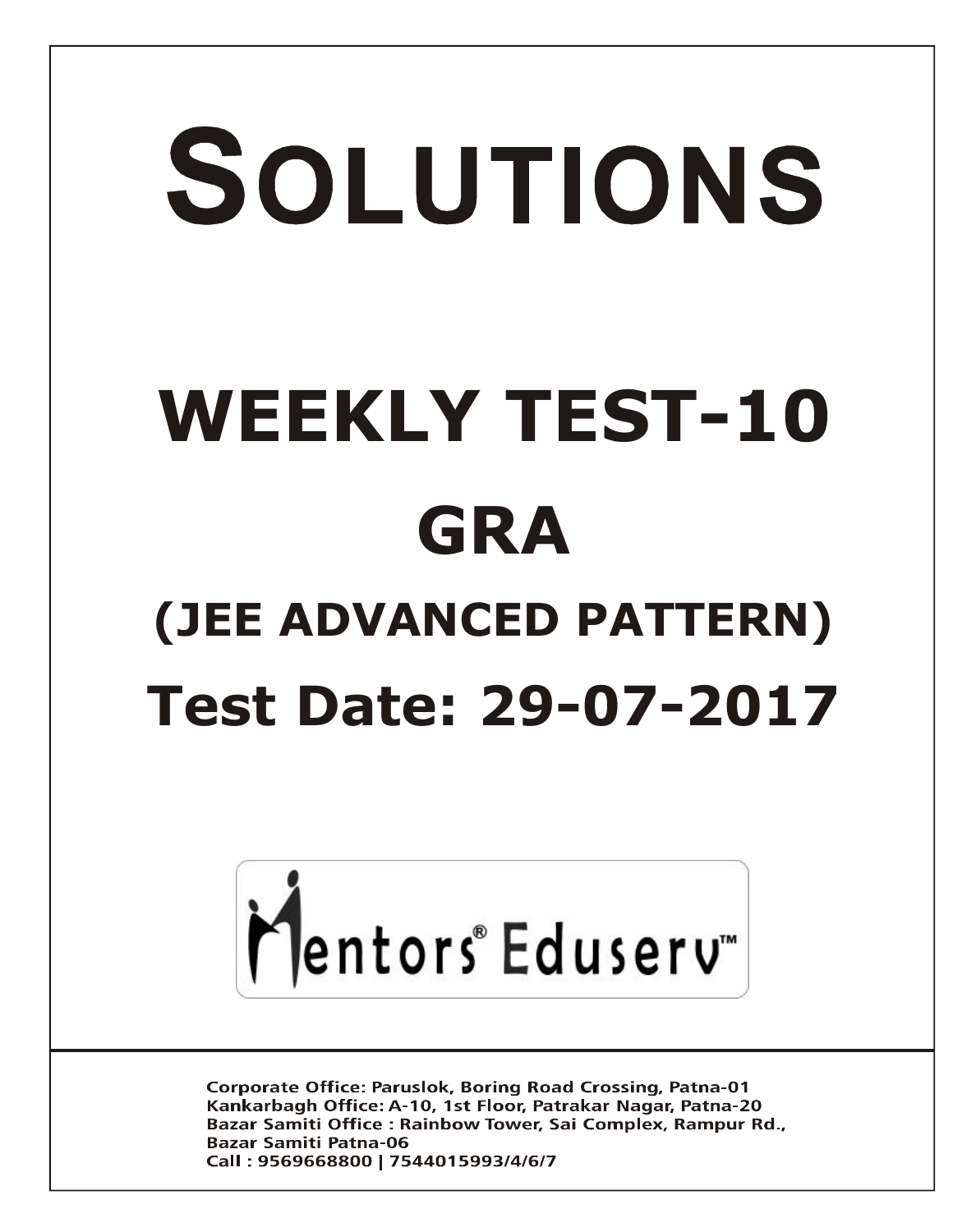# **PHYSICS**

## **1. (A, D)**

Increasing the accelerating voltage means increasing speed of the electron, thereby decreasing time spent between the plates. It will reduce X.

Increasing deflecting voltage means increasing electric field between the plates, making acceleration of electron greater.

- **2. (A,D)**
- **3. (A, B)**
- **4. (C)**

$$
C=\frac{\epsilon_0 A}{d+\frac{1}{2}at^2}
$$

charge on capacitor

$$
q = \frac{\epsilon_0 VA}{d + \frac{1}{2}at^2}.
$$

**5. (B)**

$$
H=\frac{C}{2}\,V_2^2
$$

**6. (A, B, D)**

When  $\mathsf{k}_\mathsf{2}$  is closed.

.

$$
C_{eq} = \frac{5C}{3}
$$
  

$$
U_2 = \frac{1}{2} \left(\frac{5C}{3}\right) V^2 = \frac{5CV^2}{6}.
$$

$$
\therefore \quad \mathsf{U}_2 = \frac{1}{2} \left( \frac{1}{3} \right)
$$

**7. (B, C, D)**

All capacitors are in series, therefore charge on each capacitor will be same, when connected across a potential source. The capacitor with minimum capacitance will have

maximum potential difference across it (evident from V =  $\frac{Q}{C}$ ; Q being same for all). So

100 V potential difference can exist across  $C_1$ , then charge on it would be 100 V  $\times$  20  $\mu$ F  $= 2000 \mu C$ .

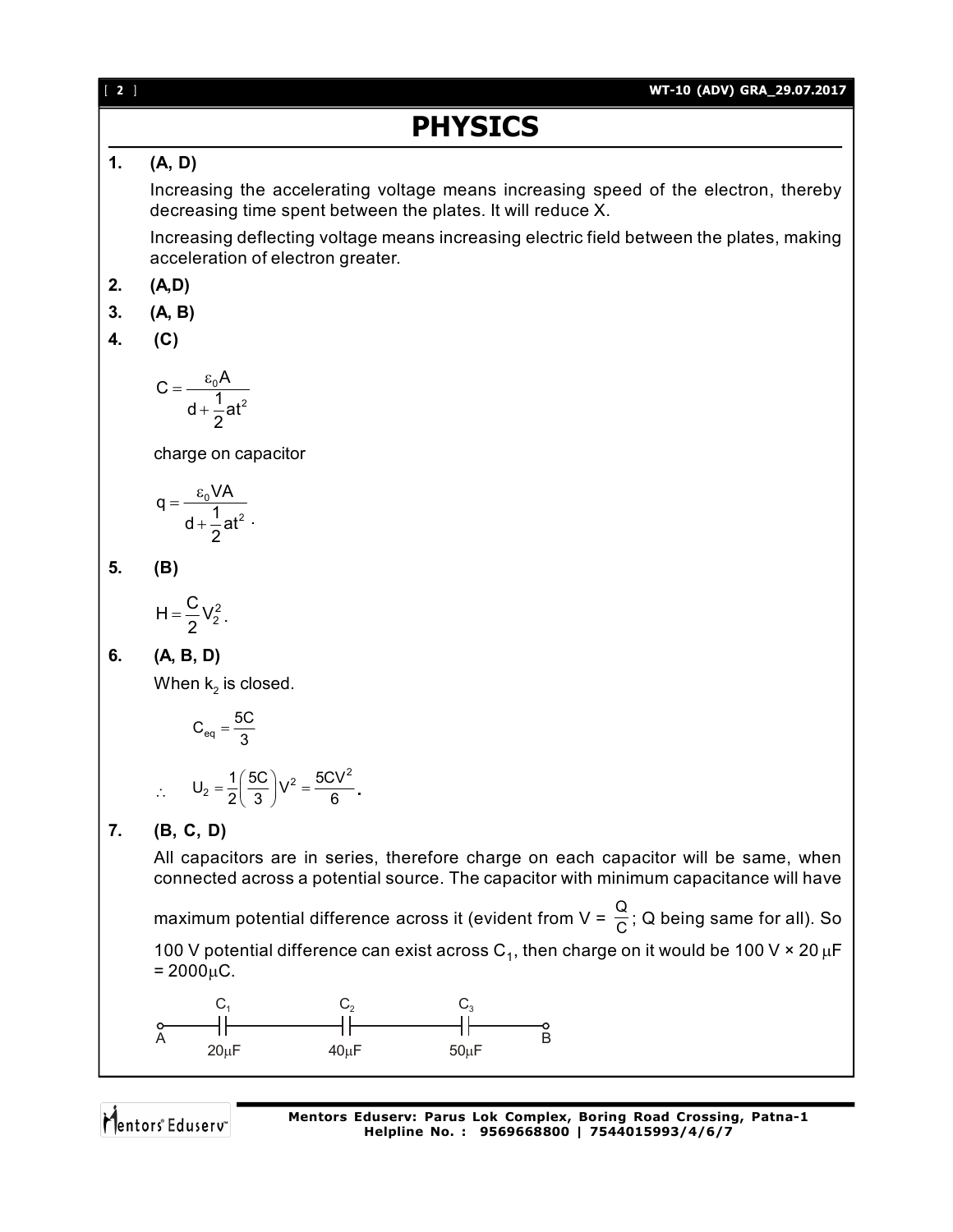## **WT-10 (ADV) GRA\_29.07.2017** [ **3** ]

| $2000\mu C$             | $2000\mu C$             | $2000\mu C$             |
|-------------------------|-------------------------|-------------------------|
| $V_1$ = 100 V           | $V_2$ = 50 V            | $V_3$ = 40 V            |
| $E_1 = \frac{Q^2}{C_1}$ | $E_2 = \frac{Q^2}{C_2}$ | $E_3 = \frac{Q^2}{C_3}$ |

 $E = E_1 + E_2 + E_3 = 190$  mJ.

**8. (C,D)**

**9.** (C) 
$$
C = \frac{\epsilon_0 (L - y)L}{L} + \frac{k \epsilon_0 yL}{L} = \epsilon_0 (L - y + ky) = \frac{\epsilon_0}{9} (t^2 - 54t + 810).
$$

**10.** (**B**) 
$$
q = C\epsilon
$$
,  $i = -\frac{dq}{dt}$ ,  $i = 9 \epsilon_0 (54 - 2t)$ .

**11. (A)**

**12. (A)**

**13. (B)**

In the final state the four charges will lie at the vertices of a tetrahedron with O at geometric centre.

At this state distance between any two charge, will be

$$
L=\frac{2\sqrt{2}}{\sqrt{3}}\,\ell
$$

Now final potential energy of system will be

$$
U_f = \frac{kq^2}{L} \times 3 \times 4 \times \frac{1}{2} = \frac{6kq^2}{L} = \frac{6kq^2}{\frac{2\sqrt{2}}{\sqrt{3}}} = \frac{3\sqrt{3}kq^2}{\sqrt{2}\ell}
$$

$$
U_i = \frac{kq^2}{\ell} \times 2 \times 3 \times \frac{1}{2} = \frac{3kq^2}{\ell}
$$

work done

$$
W_{ext} = U_f - U_i = \frac{3kq^2}{\ell} \left[ \frac{\sqrt{3}}{\sqrt{2}} - 1 \right]
$$

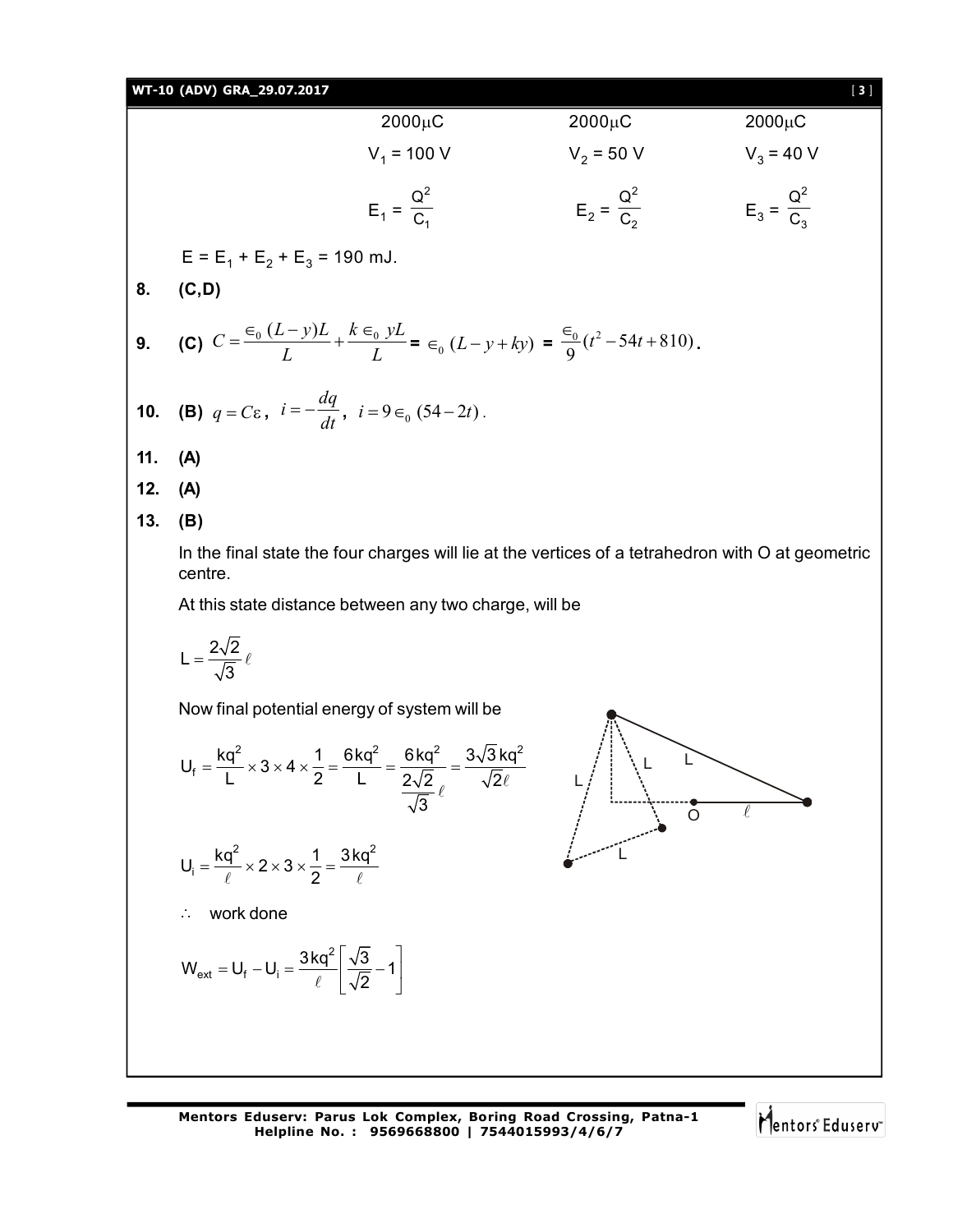| $\begin{bmatrix} 4 \end{bmatrix}$ |                                                                                                                                         | WT-10 (ADV) GRA_29.07.2017                                                                                                              |
|-----------------------------------|-----------------------------------------------------------------------------------------------------------------------------------------|-----------------------------------------------------------------------------------------------------------------------------------------|
| 14.                               | (C)                                                                                                                                     |                                                                                                                                         |
|                                   | $T = 3F\cos\theta$                                                                                                                      |                                                                                                                                         |
|                                   | $=3\frac{kq^2}{l^2}\frac{\sqrt{2}}{\sqrt{3}}$                                                                                           |                                                                                                                                         |
|                                   | $= \frac{3kq^2}{\left(\frac{2\sqrt{2}}{\sqrt{2}}\right)^2} \frac{\sqrt{2}}{\sqrt{3}} = \frac{3\sqrt{3}}{4\sqrt{2}} \frac{kq^2}{\ell^2}$ |                                                                                                                                         |
| 15.                               | (B)                                                                                                                                     |                                                                                                                                         |
| 16.                               | (D)                                                                                                                                     |                                                                                                                                         |
| 17.                               | (D)                                                                                                                                     |                                                                                                                                         |
|                                   | If S <sub>1</sub> is closed, then $\frac{kQ_A}{a} + \frac{kQ}{2a} = 0$                                                                  | $Q_A=-\frac{Q}{2}$                                                                                                                      |
|                                   | If S <sub>2</sub> is closed, then $\frac{kQ_B}{2a} = 0$                                                                                 | $Q_B = 0$                                                                                                                               |
|                                   | If S <sub>3</sub> is closed, then $\frac{kQ}{3a} + \frac{kQ_C}{3a} = 0$                                                                 | $Q_c = -Q$                                                                                                                              |
|                                   | If $S_4$ is closed, charge on shell B is $Q$                                                                                            |                                                                                                                                         |
| 18.                               | (A)                                                                                                                                     |                                                                                                                                         |
|                                   | $40 \mu C$<br>$120 \mu C$<br>$40 \mu C$                                                                                                 | $120 \mu C$                                                                                                                             |
|                                   | $\begin{array}{c c c c} & + & - & + & - \\ + & - & - & + & - \\ + & - & - & + & - \\ - & - & + & - & - \\ \hline \end{array}$           | $\begin{matrix} \frac{1}{+} & - \\ + & - \\ + & - \\ + & - \end{matrix}$ $\begin{matrix} - & + \\ - & + \\ - & + \\ - & + \end{matrix}$ |
|                                   | $6 \mu F$<br>sµr                                                                                                                        | $6 \mu F$                                                                                                                               |
|                                   | эμг<br>40V<br>20V<br>40V                                                                                                                | 20V                                                                                                                                     |
|                                   | Before closing                                                                                                                          | After closing                                                                                                                           |
|                                   | $q_{A}$ = 80 mC,<br>$q_{B} = -240$ mC                                                                                                   | $q_c$ = 160 mC                                                                                                                          |
|                                   | $W_1$ = 40 ' 80 = 3200 mJ                                                                                                               |                                                                                                                                         |
|                                   | $W2$ = 20 ' 160 = 3200 mJ                                                                                                               |                                                                                                                                         |
|                                   | $\therefore$ A-Q, B-P, C-S, D-R                                                                                                         |                                                                                                                                         |
| 19.                               | (A)                                                                                                                                     |                                                                                                                                         |
| 20.                               | (B)                                                                                                                                     |                                                                                                                                         |
|                                   |                                                                                                                                         |                                                                                                                                         |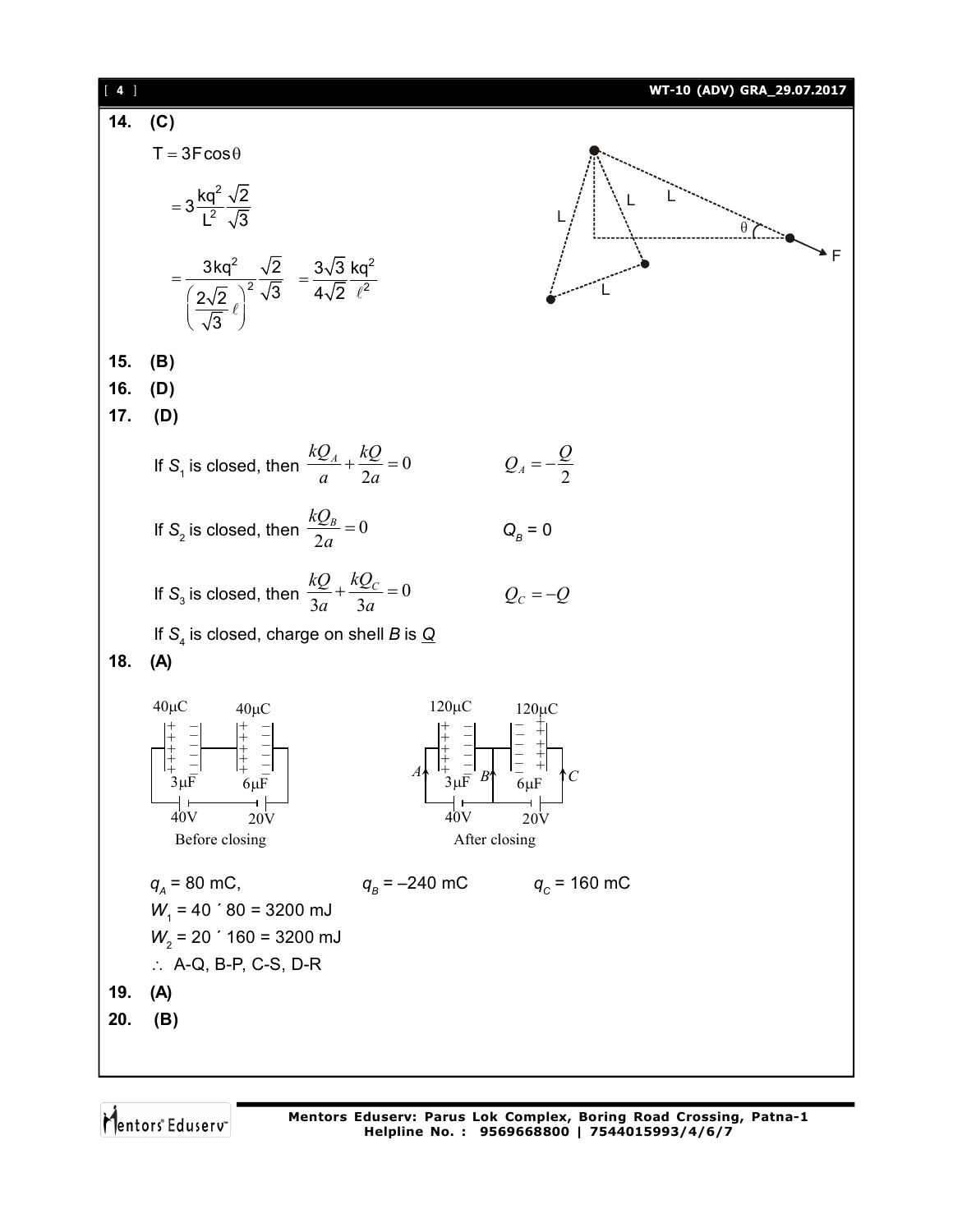**WT-10 (ADV) GRA\_29.07.2017** [ **5** ]

## **CHEMISTRY**

**21. (A), (B), (C)**

Higher the solvation, lower will be the ionic mobility

solvation increases in the order Li<sup>+</sup> > Na<sup>+</sup> > Cs<sup>+</sup> and F<sup>-</sup> > Cl<sup>-</sup> > Br<sup>-</sup> > l<sup>-</sup>

The ionic moblity of H<sup>+</sup> is very high due to proton jump.

Hence, correct order is :

H<sup>+</sup> >Ci<sup>+</sup> > Na<sup>+</sup> > Li<sup>+</sup>

I – > Br– > Cl– > F–

On increasing temperature, electrolytic resistance decreases, hence, electrolytic conductance increases.

Kohlrausch's law is applicable for both strong as well as weak electrolyte.

**22. (A,D)**

**23. (C), (D)**

 $E_{cell}$  should be +ve.

 $E_{cell}$  will be negative with F<sup>-</sup>/F<sub>2</sub>.

- **24. (A,B,C)**
- **25. (A, B, C)**

More the hyper-conjugation more stable is the compound and less is the  $\Delta H_c$ .

**26. (A,C,D)**

These molecules are unsymmetrical and having odd number of C-atoms.

$$
27. (D)
$$

$$
C_4H_6 \longrightarrow C_4H_8O
$$

$$
\begin{array}{ccc}\n\text{Br} & \text{Br} & \text{O} \\
\downarrow & \downarrow & \text{excess} \\
\text{Br} & \text{Br} & \text{CH}_3 - \text{C} = \text{C} - \text{CH}_3 & \xrightarrow{\text{HgSO}_4} \text{CH}_3 - \text{CH}_2 - \text{C} - \text{CH}_3 \\
\downarrow & \downarrow & \text{Br} & \text{Br}\n\end{array}
$$

$$
\text{CH}_3-\text{CH}_2\begin{array}{c|c} \text{Br} & \text{Br} & \text{O} \\ \hline \downarrow & \downarrow & \text{excess} \\ \text{Br} & \text{Br} & \text{Br} \end{array} \text{CH}_3-\text{CH}_2-\text{C}\equiv \text{CH} \begin{array}{c} \text{HgSO}_4 \\ \hline \text{dil.H}_2\text{SO}_4 \end{array} \begin{array}{c} \text{O} \\ \text{CH}_3-\text{CH}_2-\text{C}-\text{CH}_3 \\ \end{array}
$$

**28. (A), (C), (D)**

$$
\lambda_{\rm m} = \frac{1000 \times K}{M}, \ T \uparrow M \downarrow \lambda_{\rm m} \uparrow
$$

Polarity of solvent  $\uparrow$  no. of ions  $\uparrow \lambda_m \uparrow$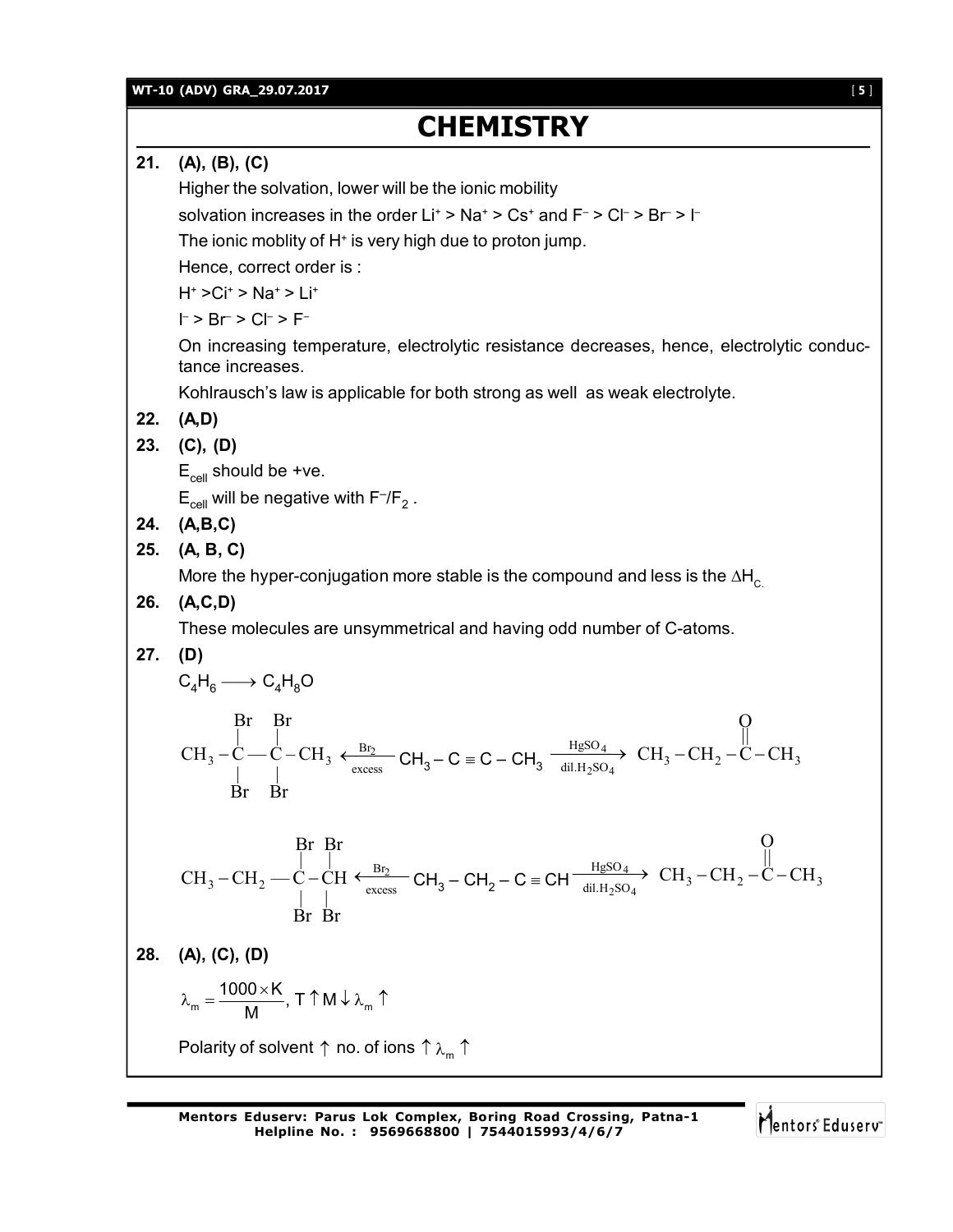## **29. (A)**

Levigation is process by which lighter earthy particle are free from heavier ore particle by washing with  $H_2O$ .

**30. (B)**

Baeyer process : NaOH

Hall process :  $\text{Na}_2\text{CO}_3$ 

## **31. (A)**

When N is connected to SHE electron flow from N to SHE i.e.  $E^{\circ}_{\text{oxi}}$  of N is positive

$$
N^{+2} + 2e^- \to N \qquad \qquad E_{N^{+2}/N} = -0.25V
$$

Also reduction potential of M is greater than reduction potential of N (as e– flow from N to M)

$$
E^{o}_{M^{+2}/M}
$$
 = +0.34V,  $E^{o}_{N^{+2}/N}$  = -0.25V

Now,  $\,$  N $_{\rm (s)}$  | N $^{+2}$ (0.1M) || M $^{+2}$ (1M) | M $_{\rm (s)}$ 

2  $|1000000000000| - \frac{0.0591}{2}$ log<sub>10</sub> 2  $^{1.5}$  [M<sup>+2</sup>]  $\ddot{}$  $=$  E<sup>o</sup> cell  $-\frac{0.0000}{2}$  log<sub>10</sub>  $\frac{1.7}{1.001}$ 

$$
= (0.34 + 0.25) - \frac{0.0591}{2} \log_{10} \frac{0.1}{1}
$$

$$
Ecell = 0.62V
$$

$$
32. (D)
$$

 $M^+ + e^- \rightarrow M$  -(1)  $E_1^0 = ?$   $\Rightarrow \Delta G_1^0 = -1 \times F \times E_1^0$  $M^{+2} + e^{-} \rightarrow M^{+} - (2)$   $E_{2}^{0} = 0.15V$   $\Rightarrow \Delta G_{2}^{0} = -1 \times F \times 0.15$  $M^{+2} + 2e^- \rightarrow M - (3)$   $E_3^0 = 0.34V$   $\Rightarrow G_3^0 = -2 \times F \times 0.34$ add eq. (3) - eqn. (2)  $M^+ + e^- \rightarrow M$   $\Delta G_1^0 = \Delta G_3^0 - \Delta G_2^0$  $-1\times$ F $\times$ E<sub>1</sub><sup>o</sup> =  $-2$ F(0.34) – ( $-1$ F $\times$ 0.15)  $E_1^0 = +0.68 - 0.15$  $E_1^0 = +0.53V$ **33. (A)**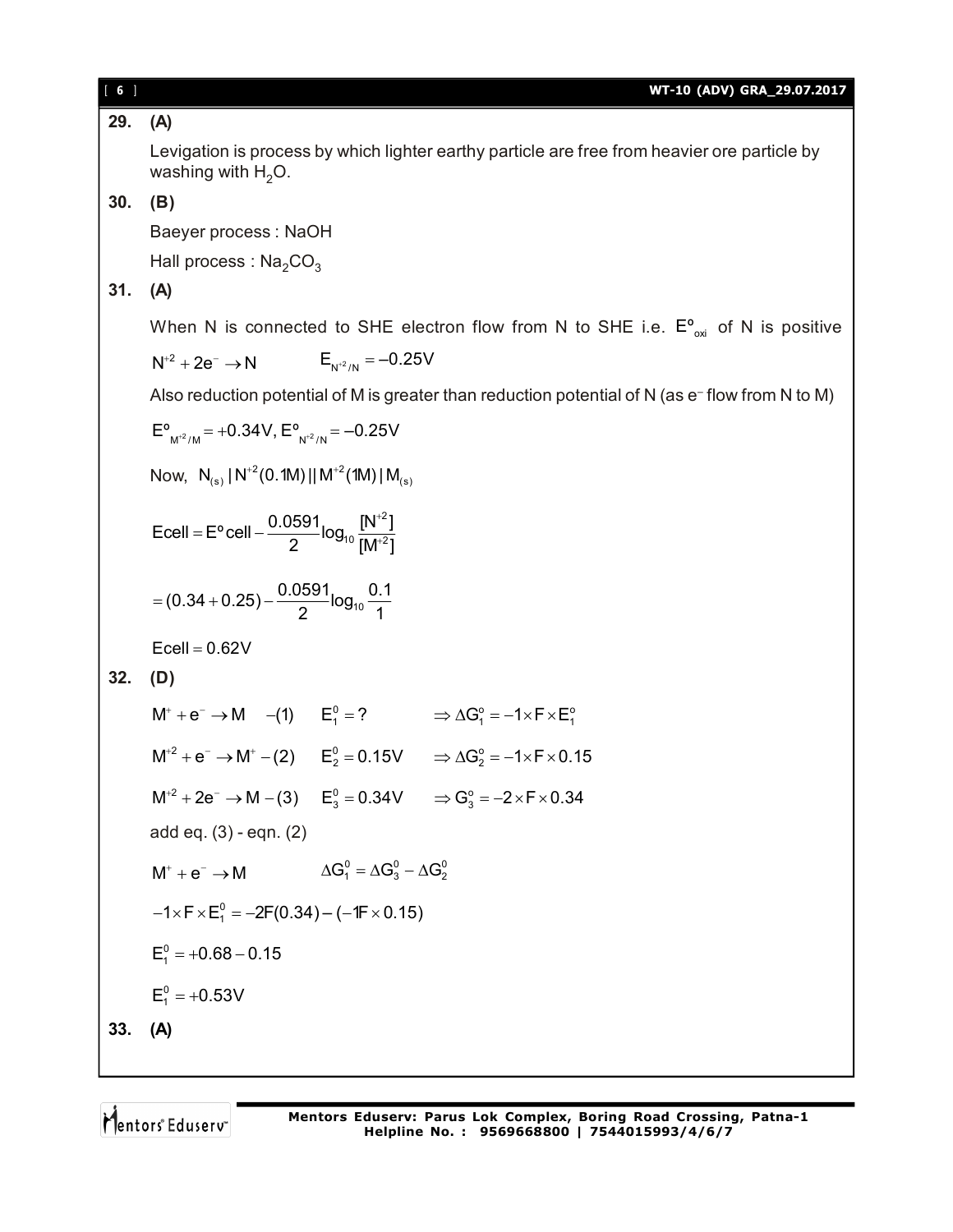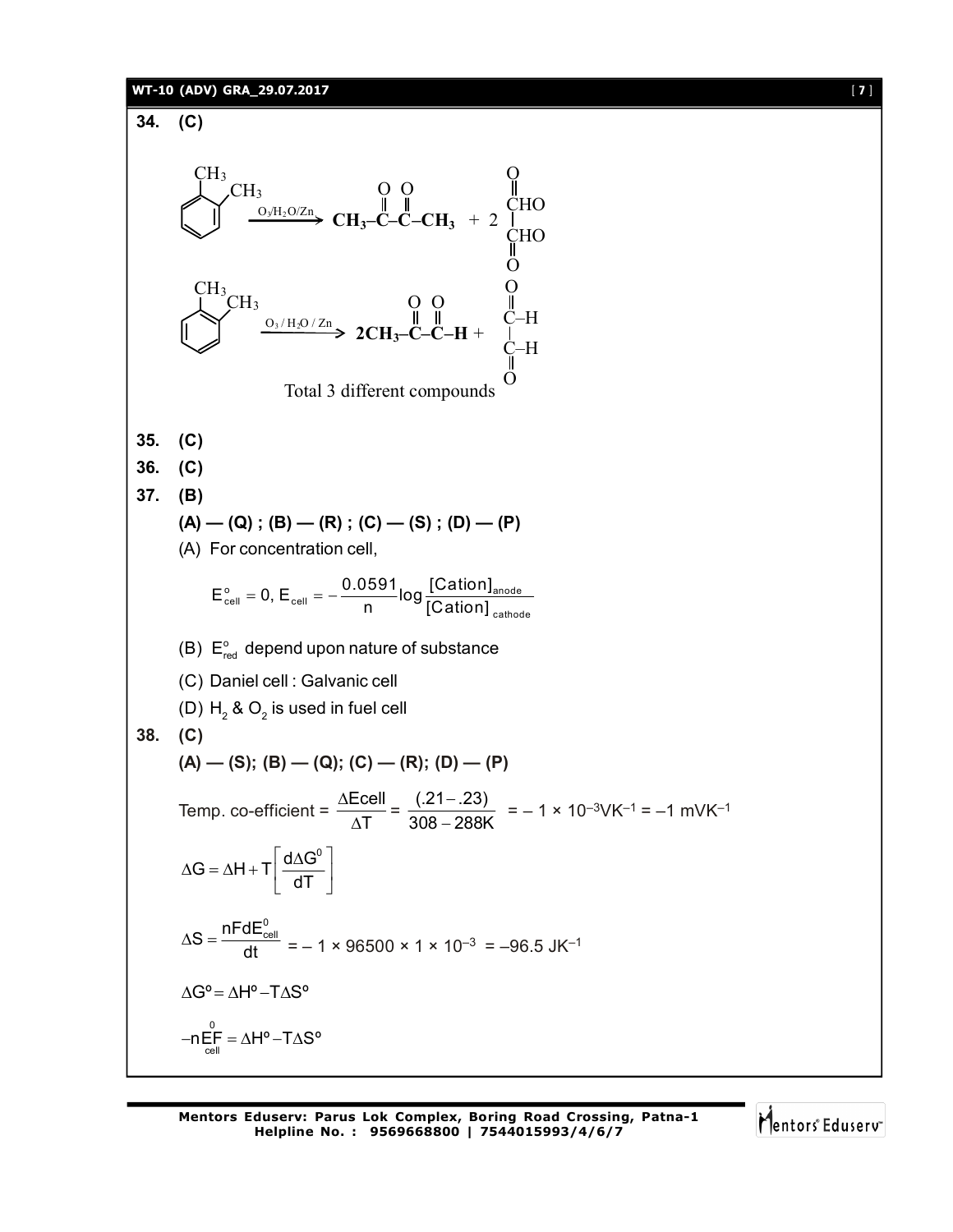$-1 \times 96500 \times 0.23 = \Delta H^{\circ} - 288(-96.5)$  $\Delta H = -50000J = -50KJ$  $E^{\circ}_{cell} = .22V$   $AgCl + e \rightarrow Ag^{+} + Cl^{-} E^{\circ} = .22V$  $E^{\circ}_{\text{cell}} = \frac{.0591}{1}$ logKSp  $\frac{364}{1}$ logKSp  $Ag \rightarrow Ag^+ + e$  E°=-.80V  $AgCl \rightarrow Ag^{+} + Cl^{-1}$   $E^{0} = -.58V$  $log Ksp = \frac{-.58}{0.58}$ .0591  $=\frac{-.58}{.0504}$  = -9.81 **39. (A)**  $(A)$  —  $(Q)$ ;  $(B)$  —  $(R)$ ;  $(C)$  —  $(P)$ ;  $(D)$  —  $(S)$ **40. (C)**  $(A) - P$ ;  $(B) - S$ ;  $(C) - Q$ ;  $(D) - R$ 

## **MATHEMATICS**

**41. (A, B, D)** 2  $1\sqrt{2}$   $2\sqrt{2}$  $I = \int \frac{(x^2 + 1)^2 - 2x^2}{(x^2 + 1)(x^4 - x^2 + 1)} dx$  $(x^2+1)(x^4-x^2+1)$  $=\int \frac{(x^2+1)^2-2x^2}{(x^2+1)(x^4-x^2+1)}dx = \int \frac{(x^2+1)dx}{x^4-x^2+1} - 2\int \frac{x^2}{x^6}dx$  $\frac{(x^2+1)dx}{(x^4-x^2+1)}-2\int \frac{x^2dx}{(x^6-x^2)}$  $x^4 - x^2 + 1$   $\overline{\phantom{0}}^1$   $x^6 + 1$  $= \int \frac{(x^2+1)dx}{x^4-x^2+1} - 2 \int \frac{x^2 dx}{x^6+1}$  $\overline{2}$  JUX  $\overline{X}^2$ 2 1  $\sqrt{3}$   $(x^3)^2$ 2  $\frac{(1+\frac{1}{x^2})dx}{1}$  - 2  $\frac{x^2dx}{(1+x^2)^2}$  $x^2-1+\frac{1}{2}$   $\int (x^3)^2+1$  $x^2$   $\qquad \qquad \downarrow$  $\downarrow$  $\ddot{}$  $=$   $\frac{X}{4}$  - 2  $-1+\frac{1}{2}$   $(x^3)^2 +$  $\frac{x}{2} - \frac{2}{1} - \frac{2}{x}$ Put  $x - \frac{1}{x} = t$  $-\frac{1}{x}$  = t Put x<sup>3</sup> = u  $\tan^{-1} \left( x - \frac{1}{2} \right) - \frac{2}{2} \tan^{-1} (x)^3 + C$  $x$ ) 3  $=$  tan<sup>-1</sup> $\left(x-\frac{1}{x}\right)-\frac{2}{3}$ tan<sup>-1</sup> $(x)^3 + 0$  $f(x) = x - \frac{1}{x}$  $\Rightarrow$   $f(x) = x - \frac{1}{x}$  g(x) = x<sup>3</sup> Hence option (C) is incorrect, rest of the option are correct. **42. (D)**  $\int \frac{1}{1-\sin x} \sqrt{\frac{\cos x}{1+\cos x + \sin x}} dx$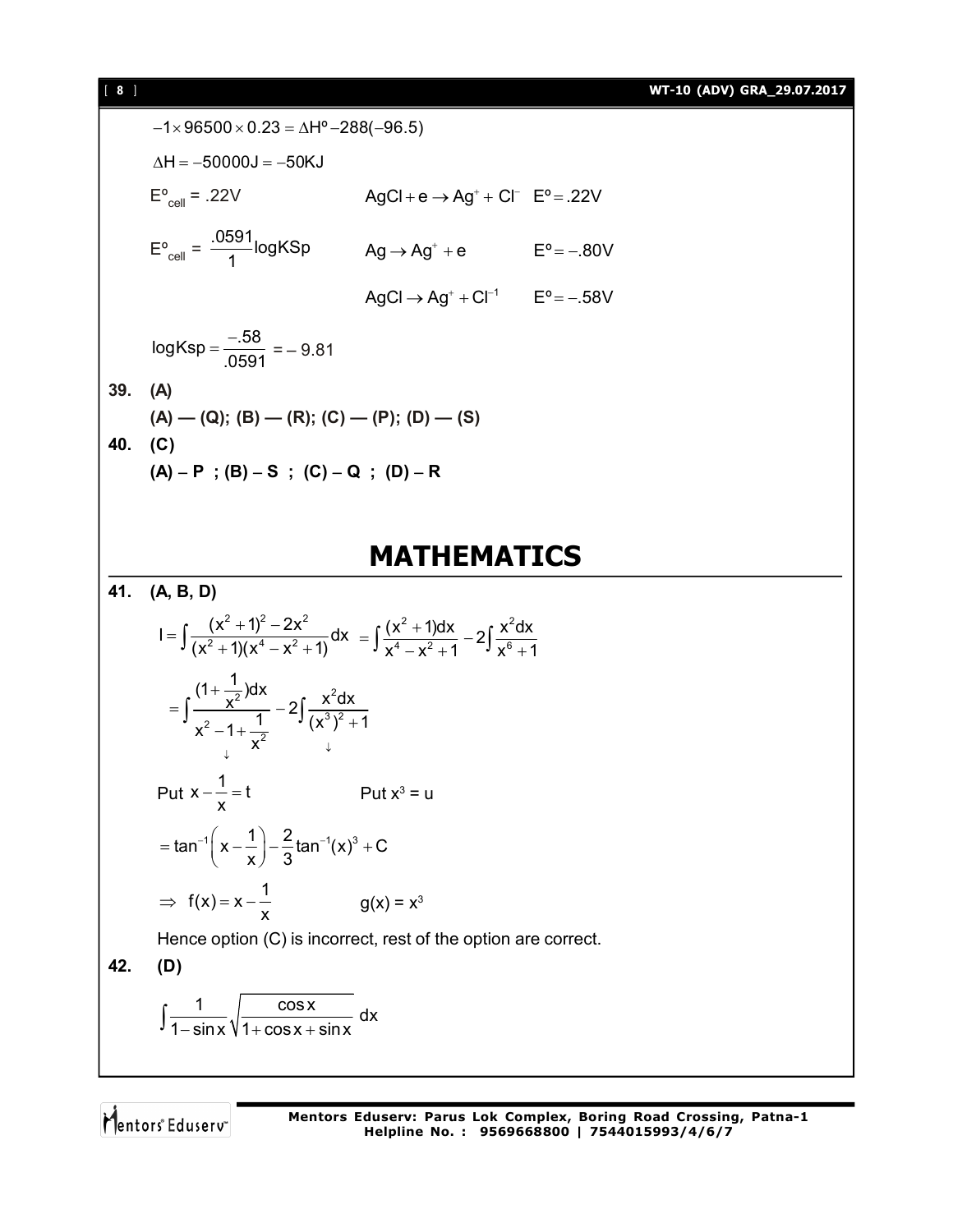**WT-10 (ADV) GRA\_29.07.2017** [ **9** ]

$$
= \int \frac{1}{(\cos \frac{x}{2} - \sin \frac{x}{2})^2} \sqrt{\frac{\cos^2 \frac{x}{2} - \sin^2 \frac{x}{2}}{2 \cos^2 \frac{x}{2} + 2 \cos \frac{x}{2} \sin \frac{x}{2}}} dx
$$
  
\n
$$
= \int \frac{dx}{(\cos \frac{x}{2} - \sin \frac{x}{2})^{3/2}} \sqrt{2 \cos \frac{x}{2}} = \frac{-2}{\sqrt{2}} \int \frac{-\frac{1}{2} \sec^2 \frac{x}{2} dx}{\left(1 - \tan \frac{x}{2}\right)^{3/2}}
$$
  
\n
$$
= -\sqrt{2} \frac{\left(1 - \tan \frac{x}{2}\right)^{3/2}}{-1/2} + c = \frac{2\sqrt{2}}{\sqrt{1 - \tan \frac{x}{2}}} + c
$$
  
\n $\therefore f(x) = 1 - \tan \frac{x}{2}$   
\n43. (A, C)  
\n
$$
I = \int \frac{x^3 - x^2 + x - 1}{x^5 + 1} dx = \int \frac{(x^4 - 1)}{(x^5 + 1)(x + 1)} dx
$$
  
\n
$$
= \int \frac{x^4}{x^5 + 1} dx - \int \frac{1}{x + 1} dx
$$
  
\n
$$
= \frac{1}{5} \ln|x^5 + 1| - \ln|x + 1| + C
$$
  
\n44. (B, D)  
\n
$$
\int \frac{\cos x + x \sin x}{x(x + \cos x)} dx = \int \frac{(x + \cos x) - x + x \sin x}{x(x + \cos x)} dx
$$
  
\n
$$
= \int \frac{1}{x} dx - \int \frac{1 - \sin x}{x + \cos x} dx = \log |x| - \log |x + \cos x| + c. \text{ Hence } f'\left(\frac{\pi}{2}\right) = \frac{2}{\pi}.
$$
  
\n45. (A, C, D)  
\n
$$
f(x + y) = 2^{x}f(y) + 4^{y}f(x)
$$
  
\nInterchanging x and y, we get  $f(x + y) = 2^{y}f(x) + 4^{x}f(y)$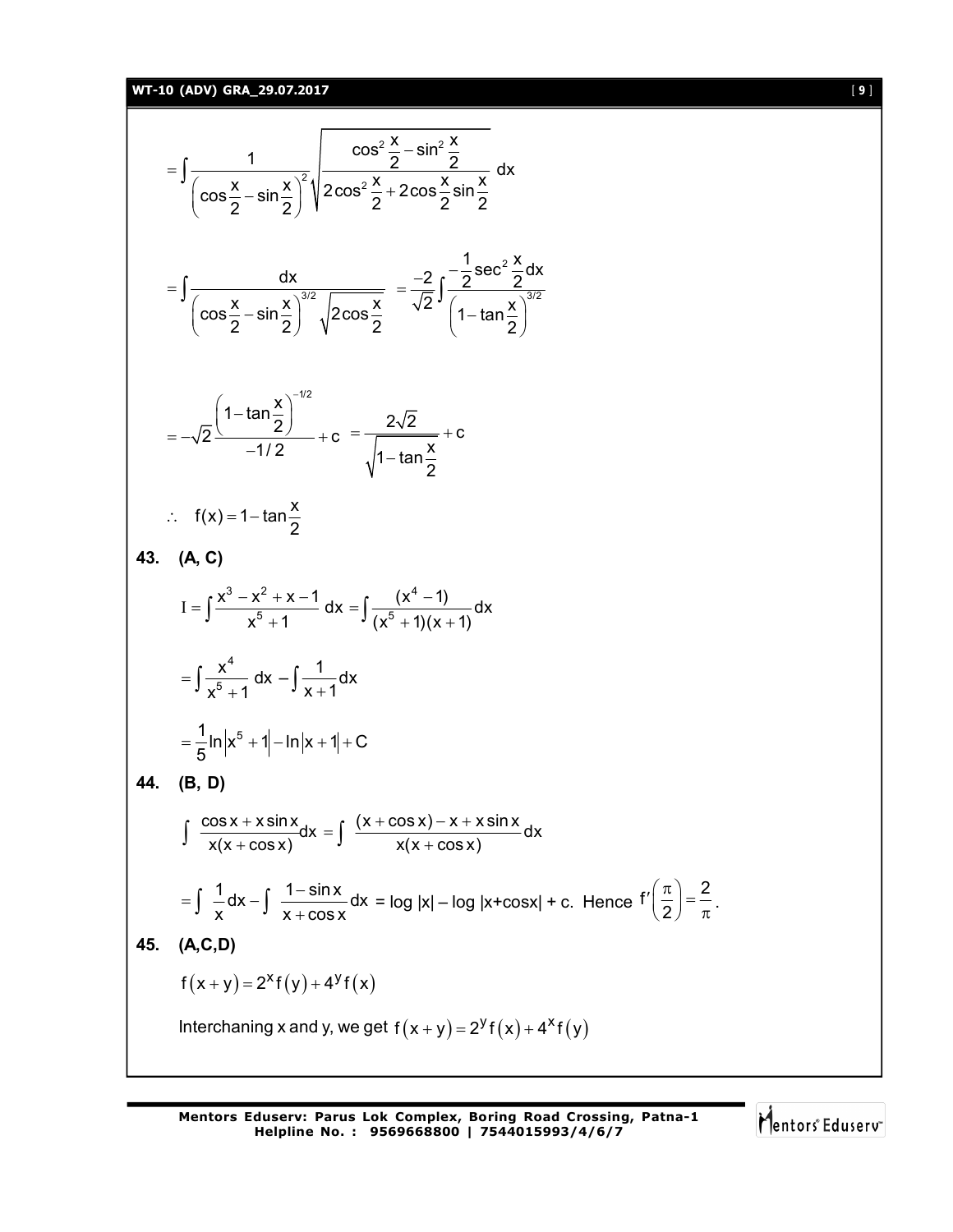[ **10** ] **WT-10 (ADV) GRA\_29.07.2017**

$$
\frac{f(x)}{4^{x}-2^{x}} = \frac{f(y)}{4^{y}-2^{y}} = k
$$
\n
$$
f(x) = k(4^{x}-2^{x})
$$
\nsince f'(0) = 6n2 we get k = 1  
\nf(x) = 4x - 2^{x}  
\n46. (B, C)  
\n
$$
f'(x) = e^{\tan x}(1-\sin 2x) \ge 0 \quad \forall x \in \left(-\frac{\pi}{2}, \frac{\pi}{2}\right)
$$
\n
$$
\therefore \text{ f is increasing in } \left(-\frac{\pi}{2}, \frac{\pi}{2}\right)
$$
\n
$$
f'(x) = 0 \quad \Rightarrow x = \frac{\pi}{4}
$$
\n47. (A, C, D)  
\n
$$
I = \int \frac{dx}{\sqrt{(x^{2}+1)^{3}}} = \int \frac{dx}{(x^{2}+1)\sqrt{x^{2}+1}}
$$
\nput  $x = \frac{1}{y}$  to get  
\n
$$
I = -\int \frac{y dy}{(y^{2}+1)\sqrt{y^{2}+1}}
$$
\n
$$
= -\int \frac{dt}{t^{2}}
$$
\n(put  $y^{2}+1=t^{2}$ )  
\n
$$
= \frac{1}{t} + c = \frac{1}{\sqrt{y^{2}+1}} + c = \frac{x}{\sqrt{x^{2}+1}} + c
$$
\n
$$
= \frac{\sqrt{x^{2}+1}+x}{\sqrt{x^{2}+1}} + c_{1} = \frac{x-\sqrt{x^{2}+1}}{\sqrt{x^{2}+1}} + c_{2}
$$
\n48. (C)  
\n
$$
I = \int (x^{6} + x^{3})\sqrt[3]{x^{3}+2} dx = \int (x^{5} + x^{2})\sqrt[3]{x^{6}+2x^{3}} dx
$$
\nLet  $x^{6} + 2x^{3} = t$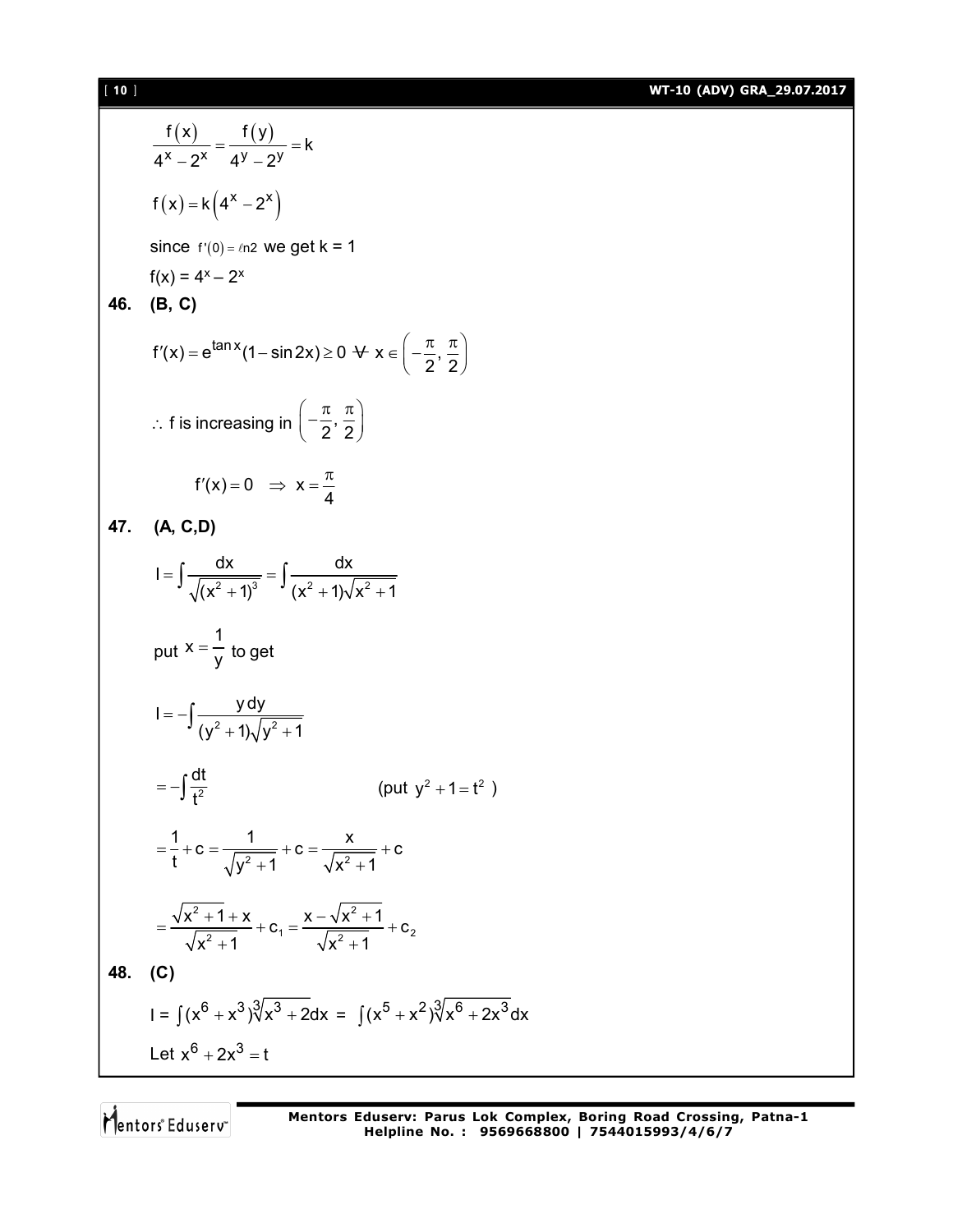## **WT-10 (ADV) GRA\_29.07.2017** [ **11** ]

$$
6(x5 + x2)dx = dt
$$
  
\n
$$
I = \frac{1}{6} \int t^{\frac{1}{3}} dt = \frac{t^{\frac{4}{3}}}{6 \times \frac{4}{3}} + c = \frac{1}{8} t^{4/3} + c
$$
  
\n
$$
I = \frac{1}{8} (x^{6} + 2x^{3})^{4/3} + c
$$

**49. (A)**

$$
f(x) = \left(1 + 2x + \frac{2^2 x^2}{2!} + \frac{2^3 x^3}{3!} + \dots \text{to } \infty\right) + 1
$$
  
and  $g(x) = \left(1 + 2x + \frac{2^2 x^2}{2!} + \frac{2^3 x^3}{3!} + \dots \text{to } \infty\right) - 1$ 

Hence 
$$
f(x) = e^{2x} + 1
$$
 and  $g(x) = e^{2x} - 1$ 

$$
\int \frac{e^{2x}-1}{e^{2x}+1}dx = \int \frac{e^{x}-e^{-x}}{e^{x}+e^{-x}}dx = \log |e^{x}+e^{-x}| + C.
$$

50. (C)  
\n
$$
\int \frac{e^{2x} + 1}{\sqrt{e^{2x} - 1}} dx = \int \frac{e^{2x}}{\sqrt{e^{2x} - 1}} dx + \int \frac{1}{\sqrt{e^{2x} - 1}} dx
$$
\n
$$
= \int \frac{e^{2x}}{\sqrt{e^{2x} - 1}} dx + \int \frac{e^{x}}{e^{x} \sqrt{e^{2x} - 1}} dx
$$
\n
$$
= \sqrt{e^{2x} - 1} + \sec^{-1}(e^{x}) + C
$$

$$
51. (D)
$$

Since  $f(x)$  is symmetric about  $x = 1$  and it is twice differentiable. so  $f'(x)$  must have one root at  $x = 1$ .

$$
f'(x) = a(x-1)(x-\alpha)(x-\beta) = a(x-1)(x^2 - (\alpha + \beta)x + \alpha\beta)
$$
  
\nHere 
$$
\frac{\alpha + \beta}{2} = 1
$$
 so  $\alpha + \beta = 2$   
\n
$$
f'(x) = a(x^3 - 3x^2 + (\alpha\beta + 2)x - \alpha\beta)
$$
  
\n
$$
f''(2) = 0 \implies \alpha\beta = -2
$$
  
\n
$$
\therefore
$$
 Sum of roots of  $f'(x) = 0$  is  $1 + \alpha + \beta$  i.e., 3.

x|= α x = β x = 1 y O

**Mentors Eduserv: Parus Lok Complex, Boring Road Crossing, Patna-1 Helpline No. : 9569668800 | 7544015993/4/6/7**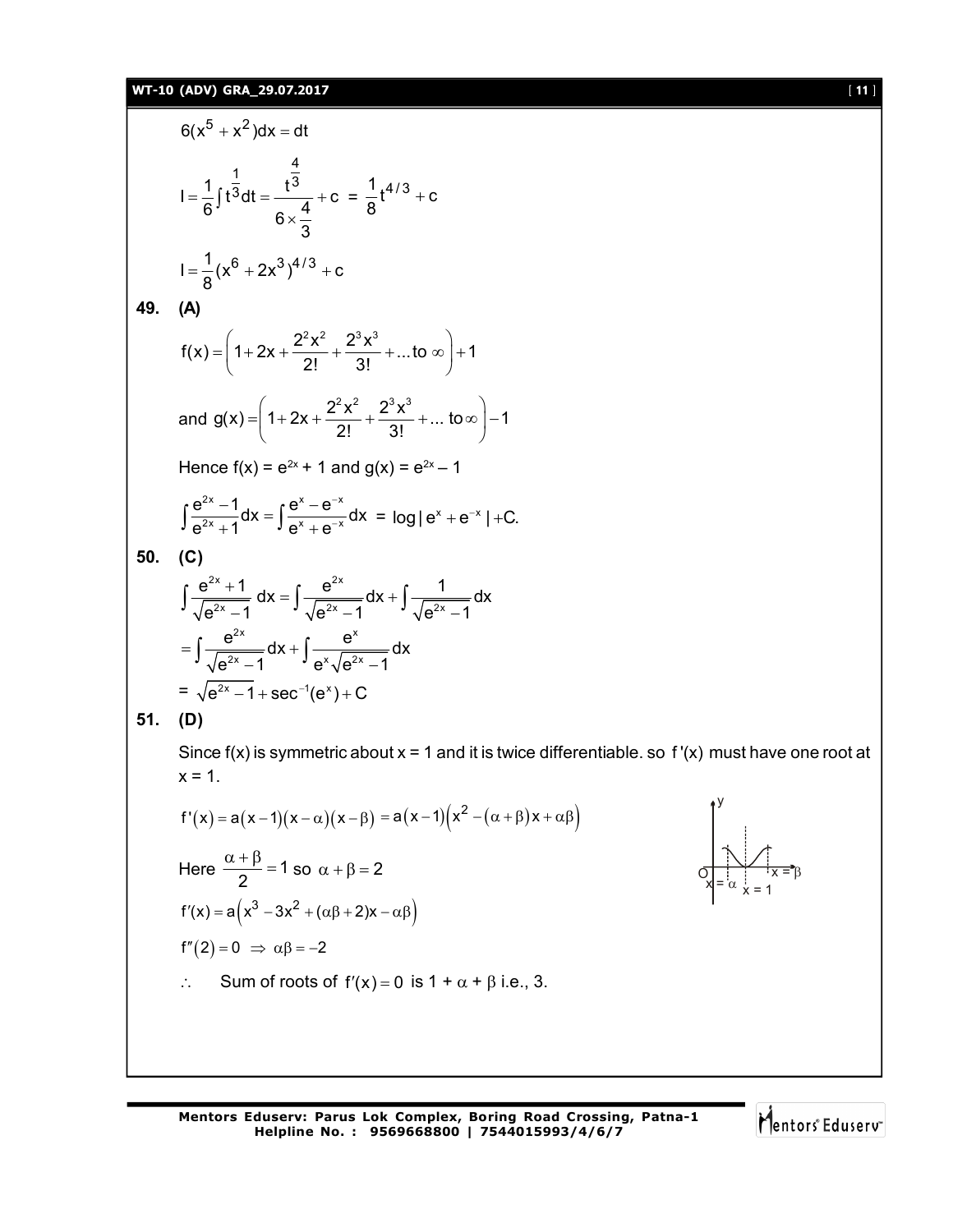### [ **12** ] **WT-10 (ADV) GRA\_29.07.2017**

52. (C)  
\n
$$
f'(x) = a(x-1)(x^2-2x-2) = a(x-1)((x-1)^2-3)
$$
  
\n $f(x) = a\left(\frac{(x-1)^4}{4} - \frac{3}{2}(x-1)^2\right) + C$   
\n $\therefore f(1) = 0 \text{ so } c = 0; f(2) = 1 \text{ so } a = -\frac{4}{5}$   
\n $f(x) = -\frac{4}{5}\left[\frac{(x-1)^4}{4} - \frac{3}{2}(x-1)^2\right]$   
\n $f(3) = \frac{8}{5}$   
\n57. (B)  
\nLet Asinx + BCosx = a (3sinx - 4cosx) + b(3cosx + 4sinx)  
\n $\Rightarrow 3a + 4b = A \text{ and } -4a + 3b = B$   
\n $1 = ax + b \ln |3sinx - 4cosx| + C$   
\nIf  $a = 1$  and  $b = 1$  then  $A = 7$ ,  $B = -1$   
\nIf  $a = -1$  and  $b = -1$ , then  $A = -7$ ,  $B = 1$   
\nIf  $a = 3$  and  $b = -1$ , then  $A = -7$ ,  $B = 1$   
\nIf  $a = 2$  and  $b = -2$ , then  $A = -2$ ,  $B = -14$   
\n58. (A)  
\n(P) Let  $\lim_{x \to \infty} f(x) = I$ , then  $I = 2I - \frac{4}{I} \implies I = 2$   
\n(Q)  $\lim_{h \to 0} \frac{f(h^2 + h + 2) - f(2)}{f(1 - 2h) - f(1)} = \lim_{h \to 0} \frac{f'(h^2 + h + 2)(2h + 1)}{f'(1 - 2h)(-2)} = \frac{f'(2)}{-2f'(1)} = \frac{-1}{4}$   
\n(R)  $\lim_{x \to 0} \left[\frac{x^3}{x - \sin x}\right] = \lim_{x \to 0} \left[\frac{x^3}{x - \left(x - \frac{x^3}{13} + \frac{x^5}{15} - \dots\right)}\right] = \lim_{x \to 0} \left[\frac{1}{13} - \frac{x^2}{$ 

$$
\frac{1}{\left(5\right)} \lim_{x \to 0^{+}} \frac{\sqrt{\tan x - x} - ax^{3/2}}{x^{b}} = \lim_{x \to 0^{+}} \frac{\sqrt{\frac{1}{3}x^{3} + \frac{2}{15}x^{5} + ...} - ax^{3/2}}{x^{b}}
$$

Mentors Eduserv<sup>-</sup>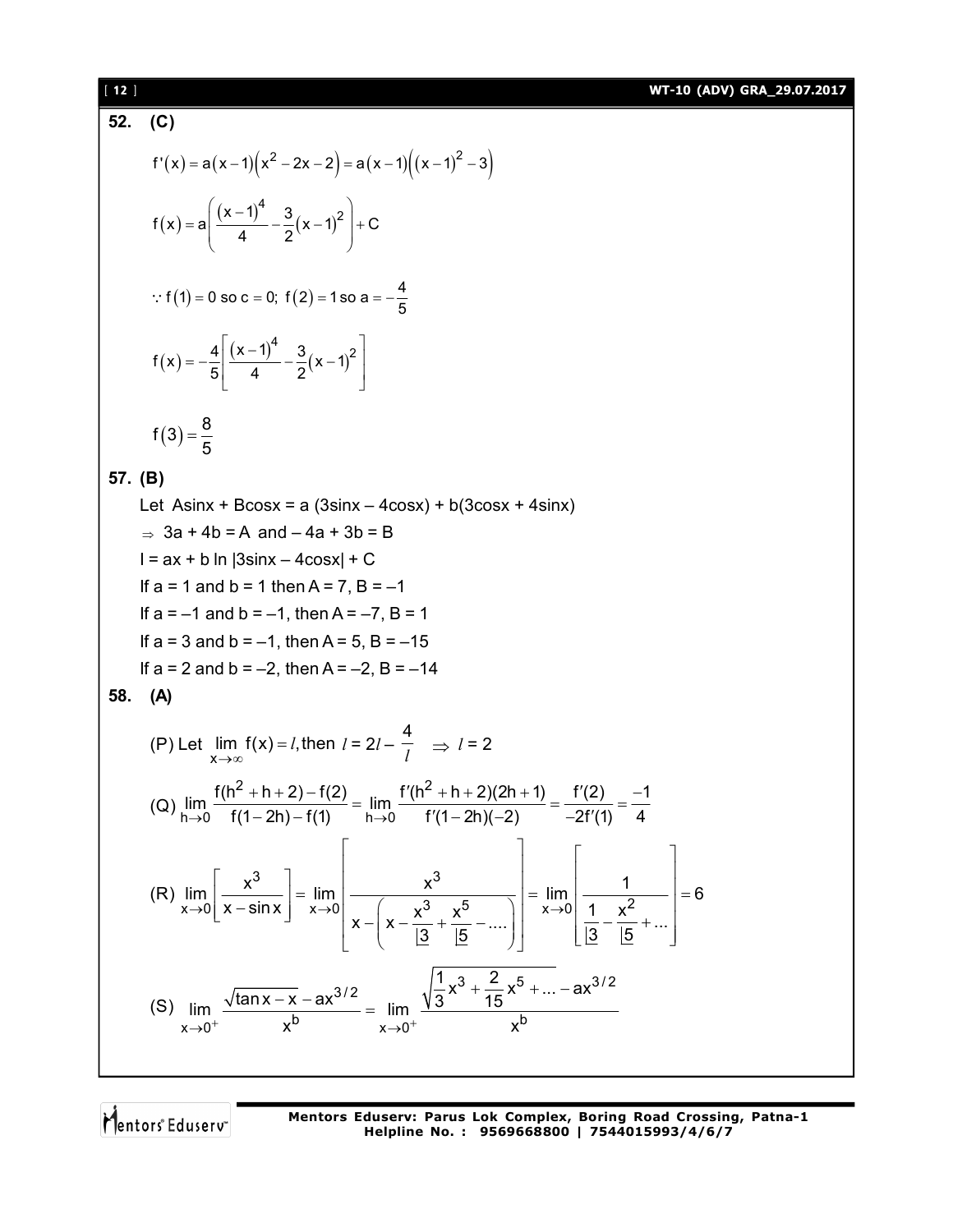## **WT-10 (ADV) GRA\_29.07.2017** [ **13** ]

$$
\lim_{x \to 0^{+}} \frac{\frac{1}{\sqrt{3}} \left(1 + \frac{2}{5}x^{2} + \dots\right)^{1/2} - a}{x - 3} = \lim_{x \to 0^{+}} \frac{\frac{1}{\sqrt{3}} \left(1 + \frac{1}{5}x^{2} + \dots\right) - a}{x - 3}
$$
\n
$$
= \lim_{x \to 0^{+}} \frac{\frac{1}{5\sqrt{3}}x^{2} + \dots}{x - 2}
$$
\n
$$
= \lim_{x \to 0^{+}} \frac{\frac{1}{5\sqrt{3}}x^{2} + \dots}{x - 2}
$$
\n
$$
\therefore b - \frac{3}{2} = 2 \Rightarrow b = \frac{7}{2} \qquad \therefore a^{2} + b = \frac{1}{3} + \frac{7}{2} = \frac{23}{6}
$$
\n59. (B)\n
$$
(P) \quad \text{If } \frac{\pi}{4} < x < \frac{3\pi}{8}, \text{ then } \sin x > \cos x
$$
\n
$$
\therefore \int \frac{\sin x - \cos x}{|\sin x - \cos x|} dx = \int 1. \, dx = x + c
$$
\n
$$
(Q) \quad \int \frac{x^{2} dx}{(x^{3} + 1)(x^{3} + 2)} = \frac{1}{3} \int 3x^{2} \left(\frac{1}{x^{3} + 1} - \frac{1}{x^{3} + 2}\right) dx = \frac{1}{3} \cdot \ln \left|\frac{x^{3} + 1}{x^{3} + 2}\right| + c
$$
\n
$$
\therefore \text{ if } (x) = \ln |x|
$$
\n
$$
(R) \quad \text{f}(x) = \int \frac{\sqrt{\tan x}}{\sin x \cos x} dx = \int (\tan x)^{\frac{-1}{2}} \sec^{2} x dx = 2 \sqrt{\tan x} + c
$$
\n
$$
(S) \quad \int \frac{\cos x}{x \ln |x|} = \ln |\ln |x| + c
$$
\n
$$
\therefore \text{ f}(x) = \ln |x|
$$
\n60. (C)\n
$$
P = \int \frac{1 + \frac{1}{x^{2}}}{(x - \frac{1}{x})^{2}} dx
$$
\nPut  $x - \frac{1}{x} = t$ \n
$$
\Rightarrow 1 = \int \frac{
$$